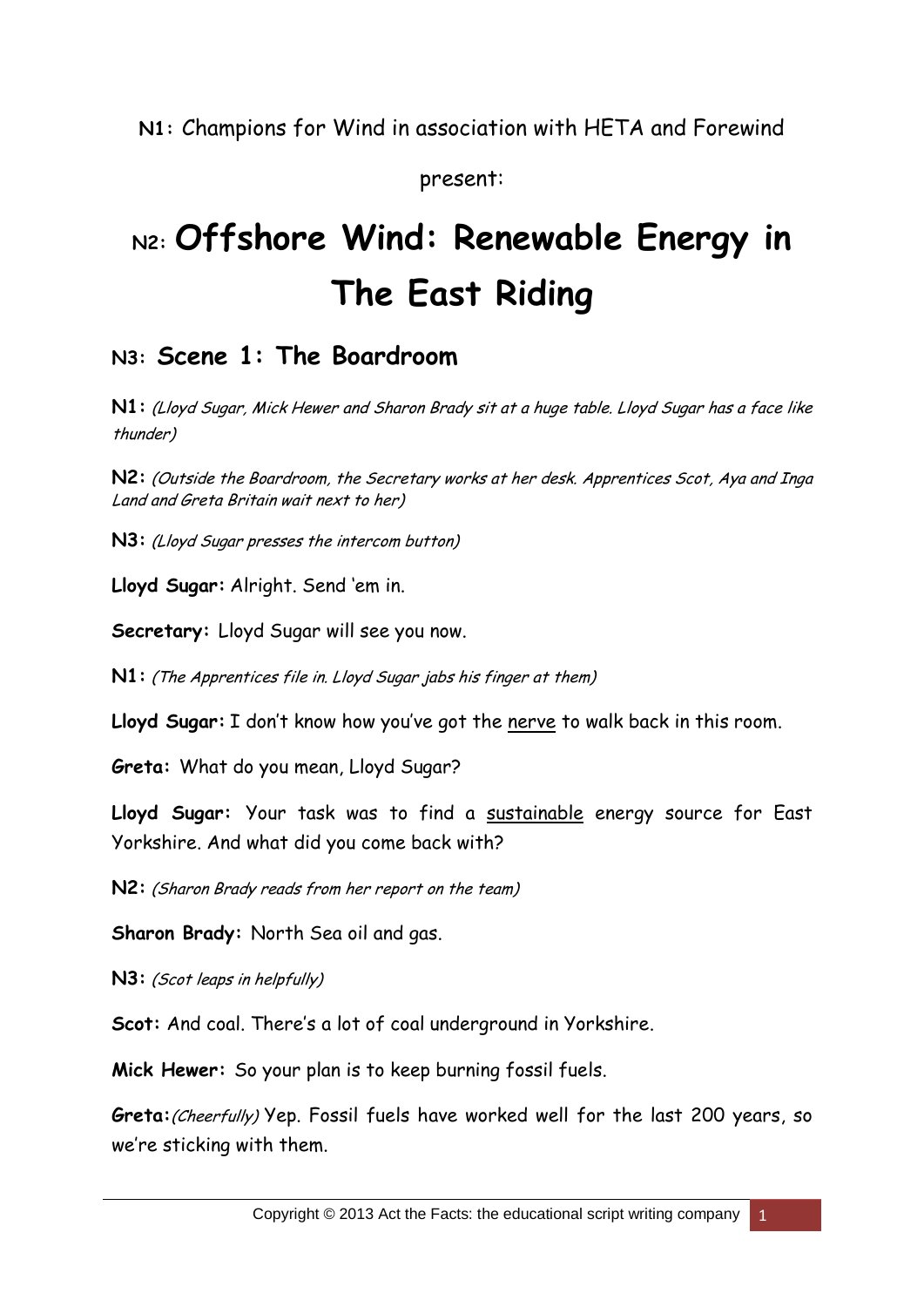**N1:** (Lloyd Sugar explodes)

**Lloyd Sugar:** Then you're a bunch of LIGHTWEIGHTS! There is no future in fossil fuels.

**Mick Hewer:** Fossil fuels are non-renewable.

**Sharon Brady:** And they pollute the atmosphere. You only have to look at the stuff belching out of Drax power station on the M62 to see that.

**N2:** (Aya suddenly springs to life)

Aya: My uncle works at Drax! It burns 36,000<sup>1</sup> tonnes of coal every day!

**Mick Hewer:** Exactly. It's the single biggest emitter of carbon dioxide in the U.K.

**Lloyd Sugar:** The greenhouse gases that Drax chucks into the atmosphere contribute to global warming and rising sea levels.

**Sharon Brady:** They drift over East Yorkshire, past Goole, through Beverley, over Hull, on to Bridlington and across the sea to Norway, Denmark and Sweden.

**Inga:** Well, that's not our country, so that's not our problem.

**N3:** (Lloyd Sugar thumps the table)

**Lloyd Sugar:** Greenhouse gases are everybody's problem. I wouldn't wanna live in Easington or Sunk Island when the sea levels rise.

Mick Hewer: (Calmly) The other problem you've got with fossil fuels is that they're not sustainable.

**Lloyd Sugar:** Which means they're gonna run out. There's an energy crisis, in case you hadn't noticed.

**Mick Hewer:** (To Sharon) How long is it before fossil fuels are exhausted?

**N1:** (Sharon consults her notes)

**Sharon Brady:** Not long. North Sea oil will be finished in the next 50 years and North Sea gas will run out about 20 years after that.

<sup>1</sup> [http://www.draxgroup.plc.uk](http://www.draxgroup.plc.uk/)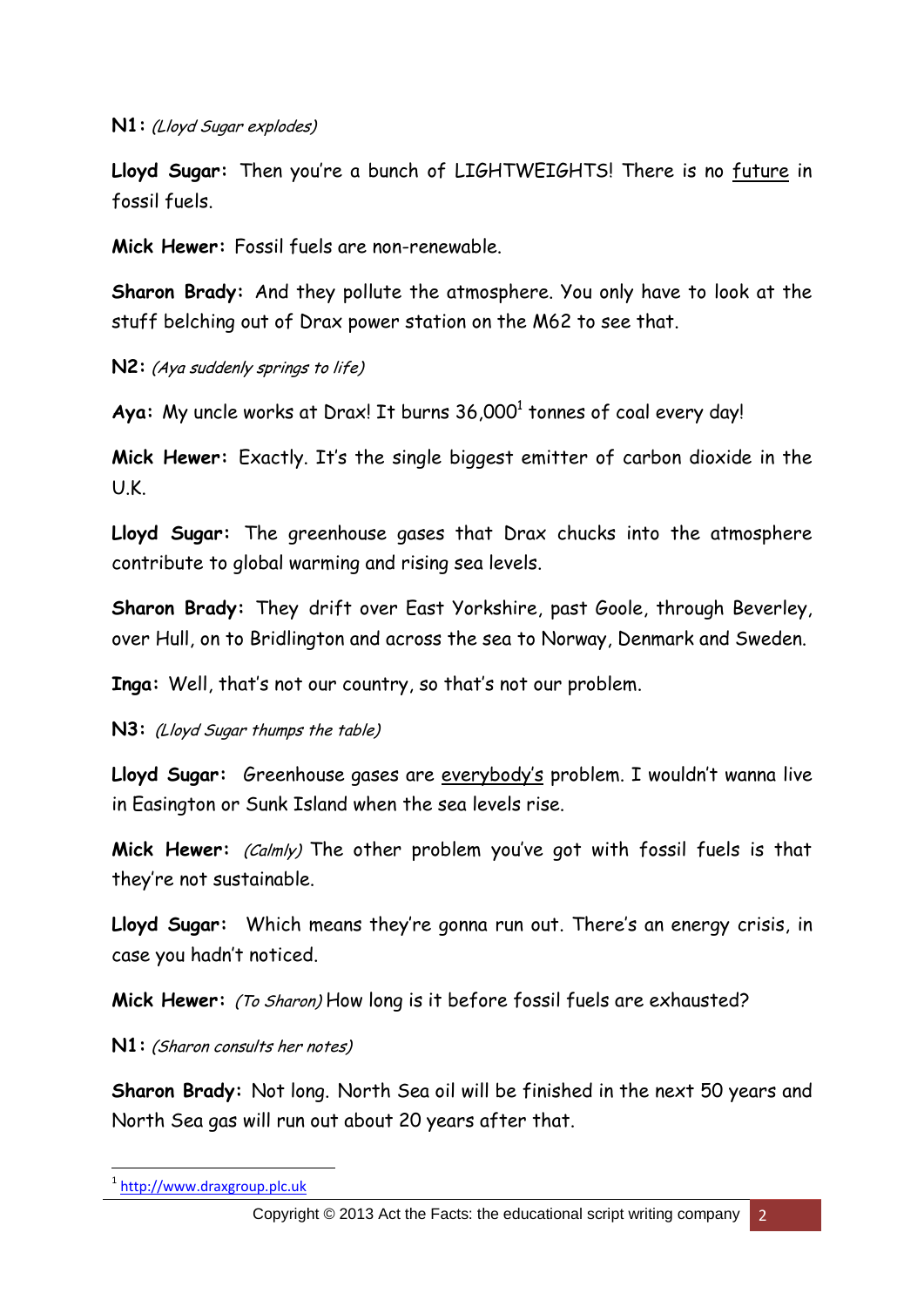**Mick Hewer:** (To the Apprentices) So it looks like you've got about 70 years worth of oil and gas. Not looking very sustainable, is it?

Scot: You forgot about coal! Britain has enough coal supplies to last 250 years.

Lloyd Sugar: But it's still gonna run out in the end! It. Is. Not. SUSTAINABLE!

**N2:** (Lloyd Sugar slaps his hand to his forehead)

**Lloyd Sugar:** Where do they get these people? Don't they know what 'sustainable' means?

**N3:** (Inga suddenly sees her chance to go through to the Final)

**Inga:** I think we should rely on nuclear energy.

**N1:** (Lloyd Sugar shakes his head in disbelief)

**Lloyd Sugar:** What?

**Inga:** Yes, nuclear power can solve the energy crisis.

**Lloyd Sugar:** I can't believe I'm hearing this.

**N2:** (Sharon Brady sits forward to clarify the situation)

**Sharon Brady:** Nuclear power depends on uranium, and uranium will run out eventually. It's another non-renewable energy source.

Greta: *(Glaring at Inga)* And it generates radioactive waste which has to be stored for thousands of years before it's considered safe.

**N3:** (The situation is finally dawning on Scot)

**Scot:** So basically, what you're saying is that coal, oil, gas AND nuclear power are all non-renewable resources. When they're gone, they're gone.

**Lloyd Sugar:** Now they get it. About time.

**N1:** (Lloyd Sugar glares at the Apprentices)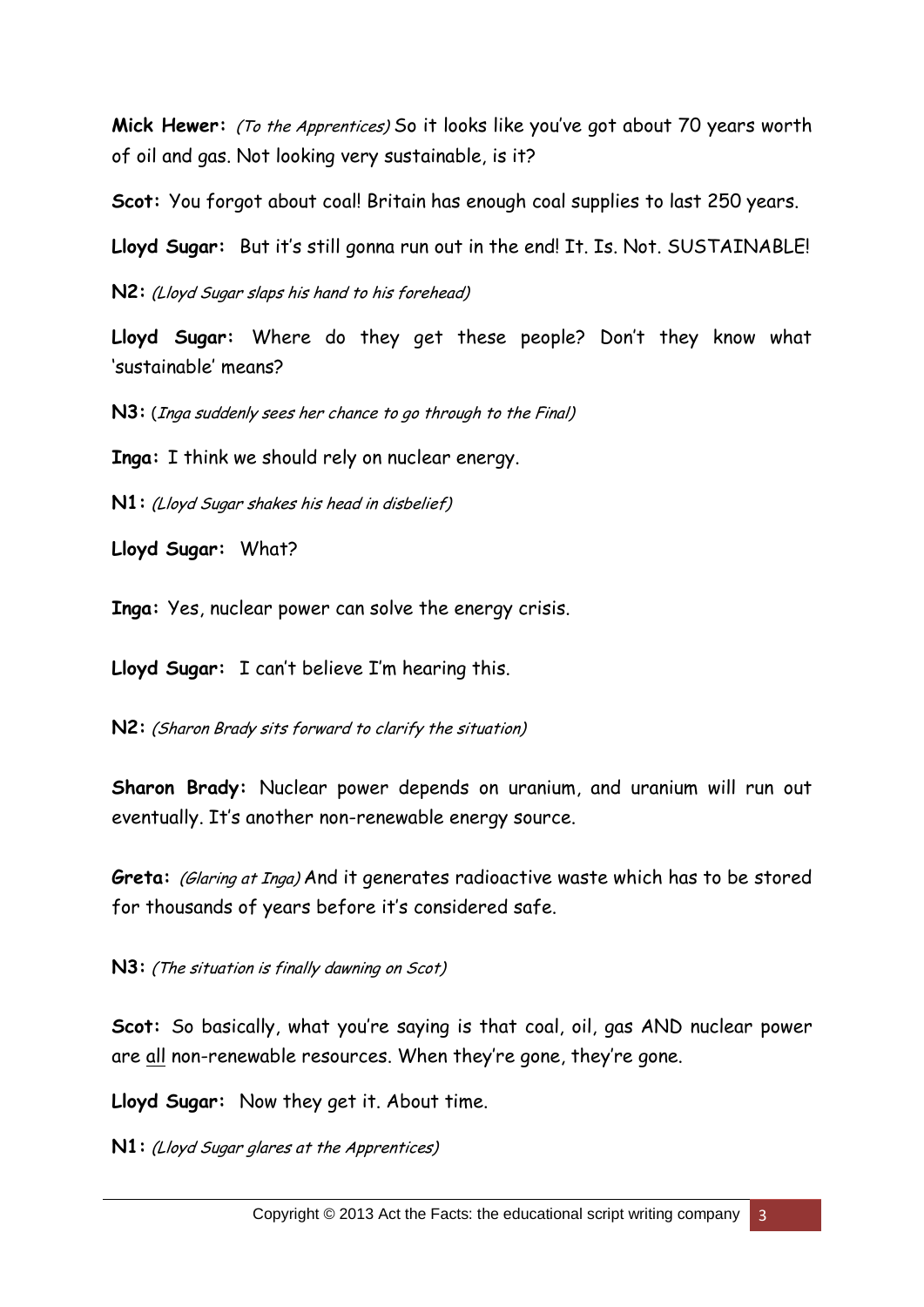**Lloyd Sugar:** I'm gonna give you one last chance to find a sustainable energy source for East Yorkshire before I fire the lot of you. Now, GET OUT OF MY **STGHTI** 

**N2:** (The Apprentices fall over each other to get out of the Boardroom. They get as far as the Secretary's desk. She carries on typing)

**Greta:** Right. We need a sustainable source of energy and we need it now. What are the options?

**N3:** (Secretary picks up her note pad and reads:)

**Secretary:** The options are: tidal energy, solar energy, wave energy, hydroelectric power, (or H.E.P. for short), biofuels, geothermal heat or wind power.

**Scot:** But which is best suited to the geography and climate of East Yorkshire?

**N1:** (Secretary turns and talks to them like a helpful parent)

**Secretary:** Let's think about this. When did you last go to the seaside?

**N2:** (Inga puts her hand up like a child)

**Inga:** I had a holiday in Scarborough last year.

**Greta:** We go to Hornsea most weekends.

**Aya:** My Gran lives in Hunmanby.

**Secretary:** And what was the weather doing the last time you were there?

**Aya:** Blowing a gale.

1

**N3:** (The penny drops for Scot and Greta)

**Scot:** Of course. Yorkshire has nearly 100 miles of coastline.

**Greta:** The average wind speed off the east coast is over 25 miles an hour. 2

**Aya:** Yep. That's what it feels like on Hunmanby beach…

<sup>&</sup>lt;sup>2</sup> David MacKay estimates an offshore wind power density around the UK of 3 W/m<sup>2</sup> - 50% larger than the onshore estimate of 2 W/m<sup>2.</sup> See Sustainable Energy without the Hot Air.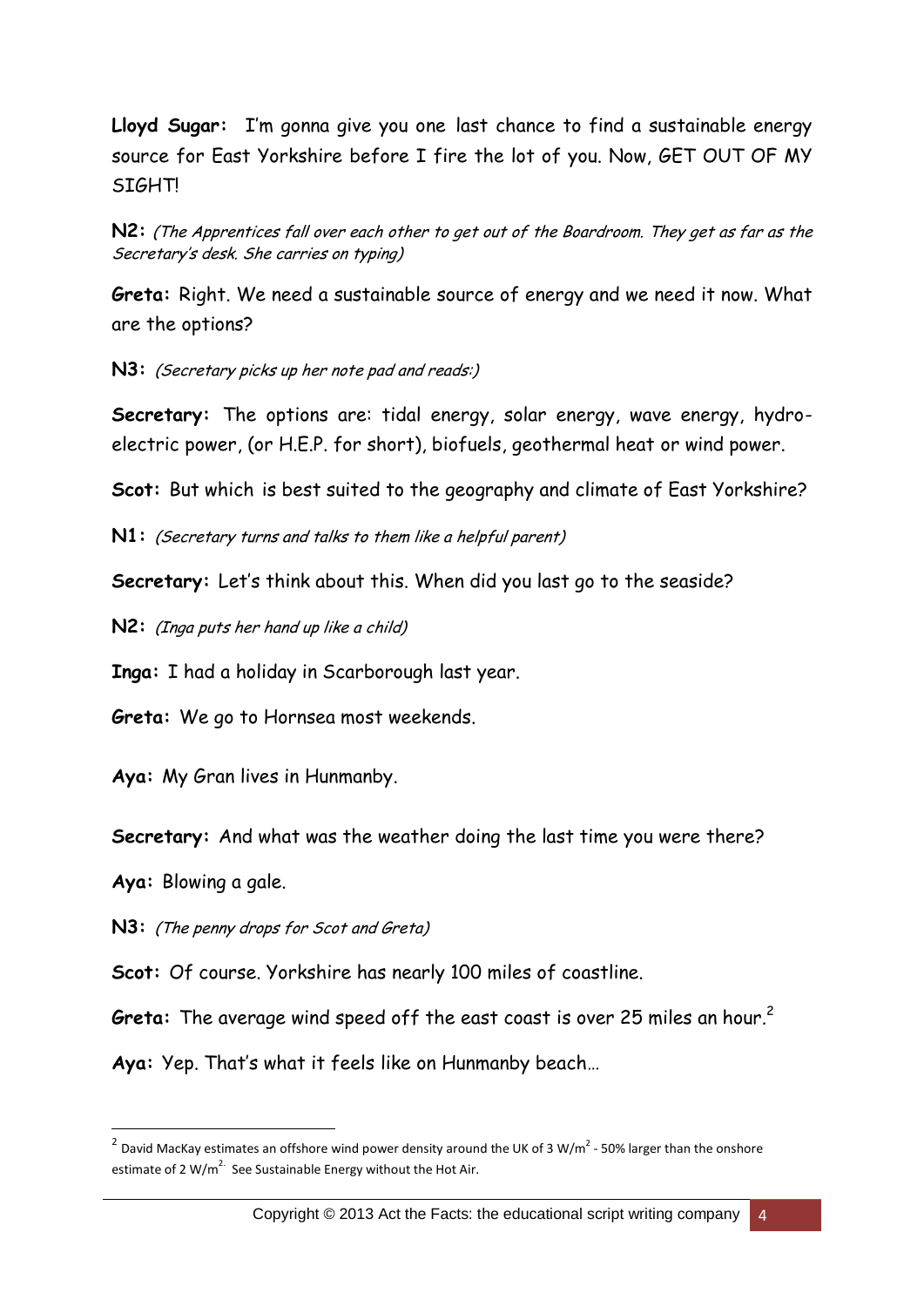**Secretary:** So stick some wind turbines out in the sea and harness clean, renewable power that never runs out.

**Inga**: That's brilliant! Offshore wind power is perfect for East Yorkshire – why didn't we think of it before?

**Greta:** BaE Systems in Brough trains skilled engineers whose jobs are under threat. We could use their expertise to build the turbines.

**Inga:** And we know how to work out at sea – half my family are fishermen.

**Aya**: My Grandad was an Arctic trawlerman.

**Scot:** There you are: the sea's in our blood.

**Greta:** Offshore wind energy is a no-brainer. Let's report back to Lloyd Sugar.

**N1:** (They turn as if to head back to the Boardroom. Secretary stops them)

**Secretary:** I know a better place to take brilliant ideas. Follow me.

**N2:** (All Characters exit. PPO plays theme to The Apprentice<sup>3</sup>)

<sup>3</sup> Dance of the Knights from Prokofiev's Romeo and Juliet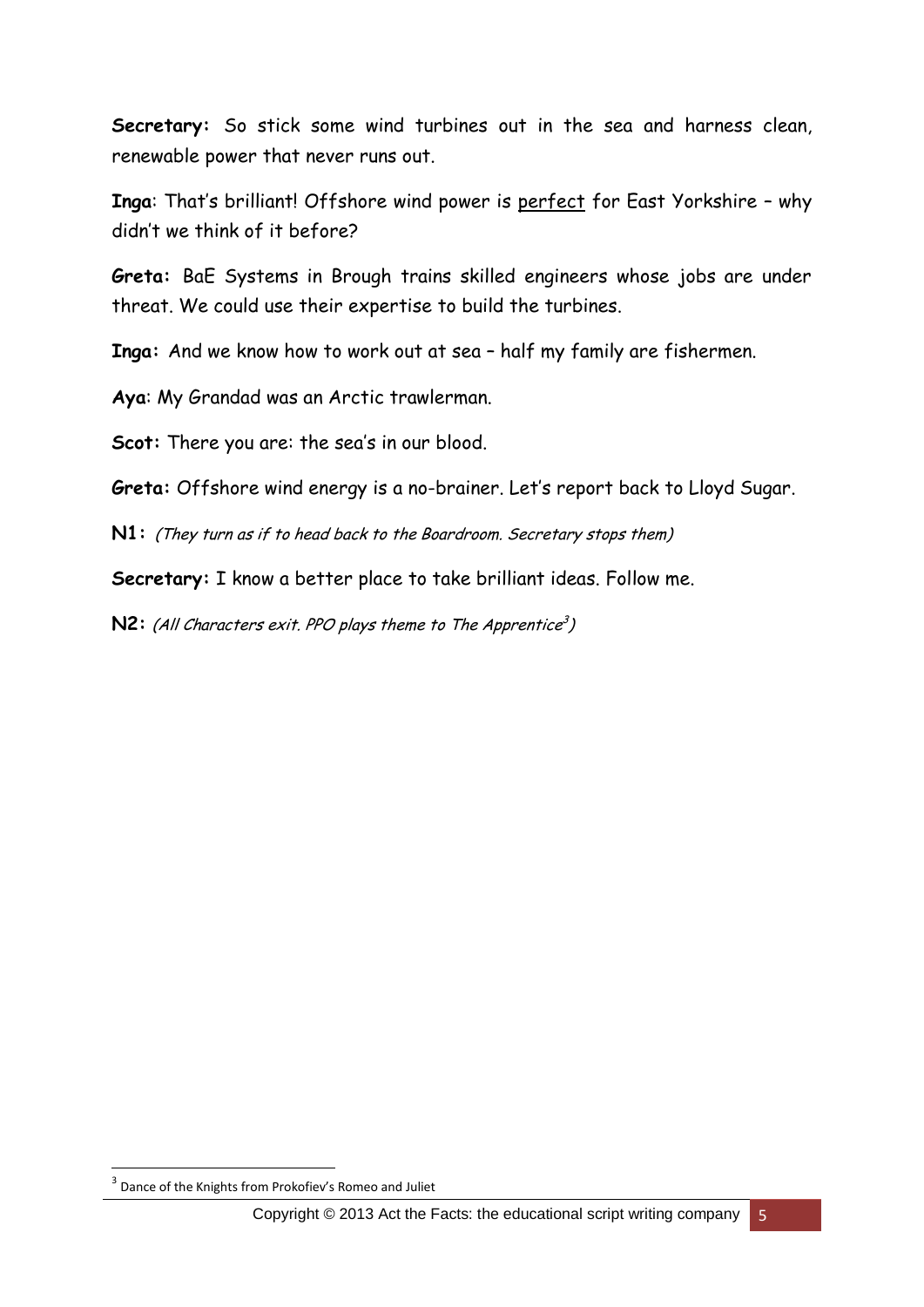#### **N3: Scene 2: The Dragons' Den**

**N1:** (Enter Theo Fajitas, Duncan Hammertime, Hilary Devil, Debra Bleedem and Peter Loans. They sit in a line across the front of the whiteboard with wodges of cash beside them)

**TV Announcer: Next into the Dragons Den is a group of entrepreneurs with plans to create a sustainable energy supply for East Yorkshire.**

**N2:** (The Apprentices file in and stand to the side of the whiteboard)

**Aya:** Hello Dragons. Our idea is to harness the power of the wind to create clean renewable energy for the East Yorkshire area.

**Inga:** We plan to build an offshore wind farm, 54 kms out to sea in the Dogger Bank.

**Greta:** At 9000 square kilometres, the Dogger Bank site will be three and a half times the size of East Yorkshire . 4

**N3:** (Theo Fajitas raises his eyebrows – he's impressed. Peter Loans scribbles in his notebook)

Scot: We intend to build 1,500 wind turbines<sup>5</sup> and we estimate that they will generate 9 gigawatts of energy per year.

Aya: That's double the output of Drax power station.<sup>6</sup>

**Debra Bleedem:** That's one hell of a lot of energy.

**Scot:** We have chosen to site the wind farm offshore for many reasons: **Number 1:** The winds offshore are stronger and steadier than on land, so we get more power per unit area. $^7$ 

**Greta: Number 2**: The sea is shallow enough to build the wind turbines. Construction teams and maintenance workers can work in relative safety.

<sup>&</sup>lt;sup>4</sup> Energy fact sheet pdf Dogger Bank the size of N Yorkshire 125 to 290 km offshore

<sup>&</sup>lt;sup>5</sup> The Guardian 2010

 $6$  10 million tonnes of coal a year burned in Drax.

 $<sup>7</sup>$  David JC MacKay Sustainable Energy without the Hot Air</sup>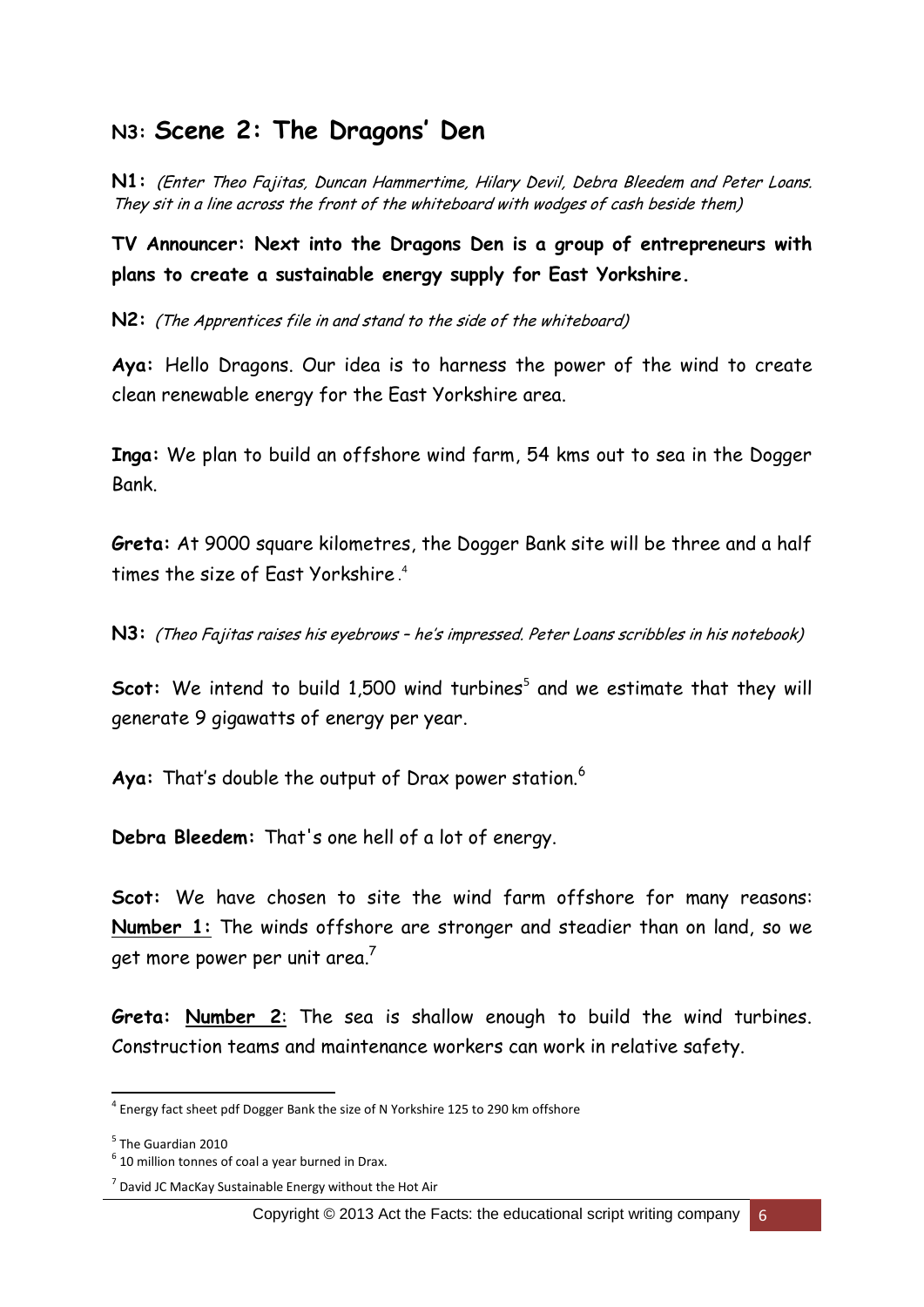**Aya:** And **Number3**: East Yorkshire people are strongly connected to the sea. We have the skills to build, service and maintain a major engineering project like a wind farm out in the North Sea.

**Hilary Devil:** Can I just stop you there? A lot of people object to wind farms. They say they're noisy and spoil the landscape.

**Inga:** That's what's so great about Dogger Bank – it's so far out that nobody on land can see the wind turbines, let alone hear them!

**N1:** (Duncan Hammertime leans forward in his chair)

**Duncan Hammertime:** Tell me something. All this electricity you're generating. Who gets to use it?

**Scot:** The power will come in to a substation at Cottingham and the energy will be directed to homes and businesses in the Yorkshire area.

**Duncan Hammertime:** So it stays local.

**Aya:** That's right.

**Inga:** There are about 104,000 homes in Hull; we estimate that all the city's energy requirements could be supplied by 30 turbines.

**Duncan Hammertime:** And you're proposing to build 1,500 turbines. (He nods to himself) Interesting.

**Theo Fajitas:** There's one thing that bothers me. What effect will a wind farm have on marine life?

**Aya:** We think it's possible that it could be beneficial to fish stocks. The turbines could act like an artificial reef, providing fish with extra food and shelter.

**Theo Fajitas:** What about bigger sea creatures like sharks, dolphins and whales? Won't they get confused by the electromagnetic fields generated by your equipment?

**Scot:** We don't think so. All electromagnetic cables will be buried to avoid that problem.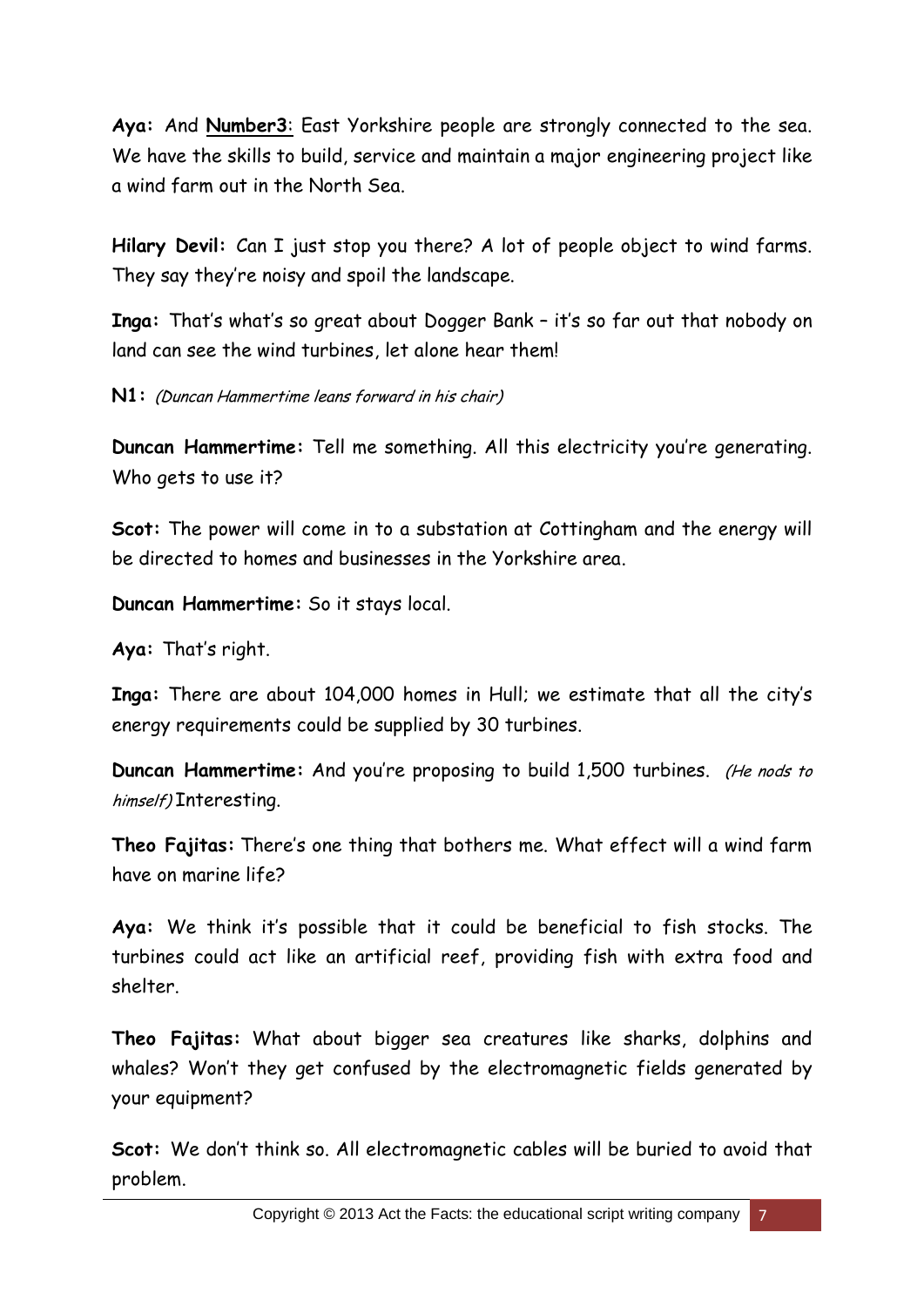**N2:** (Peter Loans is more concerned about the effects on human beings)

**Peter Loans:** I can see a lot of good coming out of this. The traditional fishing industry is in decline –a wind farm would bring jobs back into the community. I like it.

**Greta:** Thank you.

**Aya:** Yes, thanks.

**Peter Loans:** Just one thing. Wind's intermittent. What happens if the wind doesn't blow?

**Scot:** Britain is Europe's windiest country and there are plans to build wind farms all around the coast, so the wind's bound to be blowing somewhere.

**Greta:** It blows hardest at the times we need energy the most – during peak daytime periods and throughout winter.<sup>8</sup>

**Inga:** And the wind turbines keep working through the night when demand is low. It's possible to store the excess capacity generated to offset quiet spells of weather. 9

**N3:** (Duncan Hammertime is clearly very impressed)

**Duncan Hammertime:** What you're proposing is staggering in terms of scale<sup>10</sup> and it will help to make this country self sufficient in energy, so I'm in.

**N1:** (Debra Bleedem spins round to face Duncan)

1

**Debra Bleedem:** Hold on a minute, I was about to say that. I wanted 'in' before you did. (She stands up) You jumped in front of me. That's just rude.

Copyright © 2013 Act the Facts: the educational script writing company 8

<sup>8</sup> http://www.foe.co.uk/resource/factsheets/wind\_power\_your\_questions.pdf

<sup>&</sup>lt;sup>9</sup> For more information on storage technologies such as pumped storage hydro power schemes, and innovative solutions such as dynamic demand go to: [http://www.foe.co.uk/resource/factsheets/wind\\_power\\_your\\_questions.pdf](http://www.foe.co.uk/resource/factsheets/wind_power_your_questions.pdf)

<sup>&</sup>lt;sup>10</sup> Three wind farm sites to the east of Britain are on a staggering scale according to energy specialist Andrew Reid: "Looked at in their entirety, these are certainly the largest construction projects ever undertaken in the world." Guardian 2010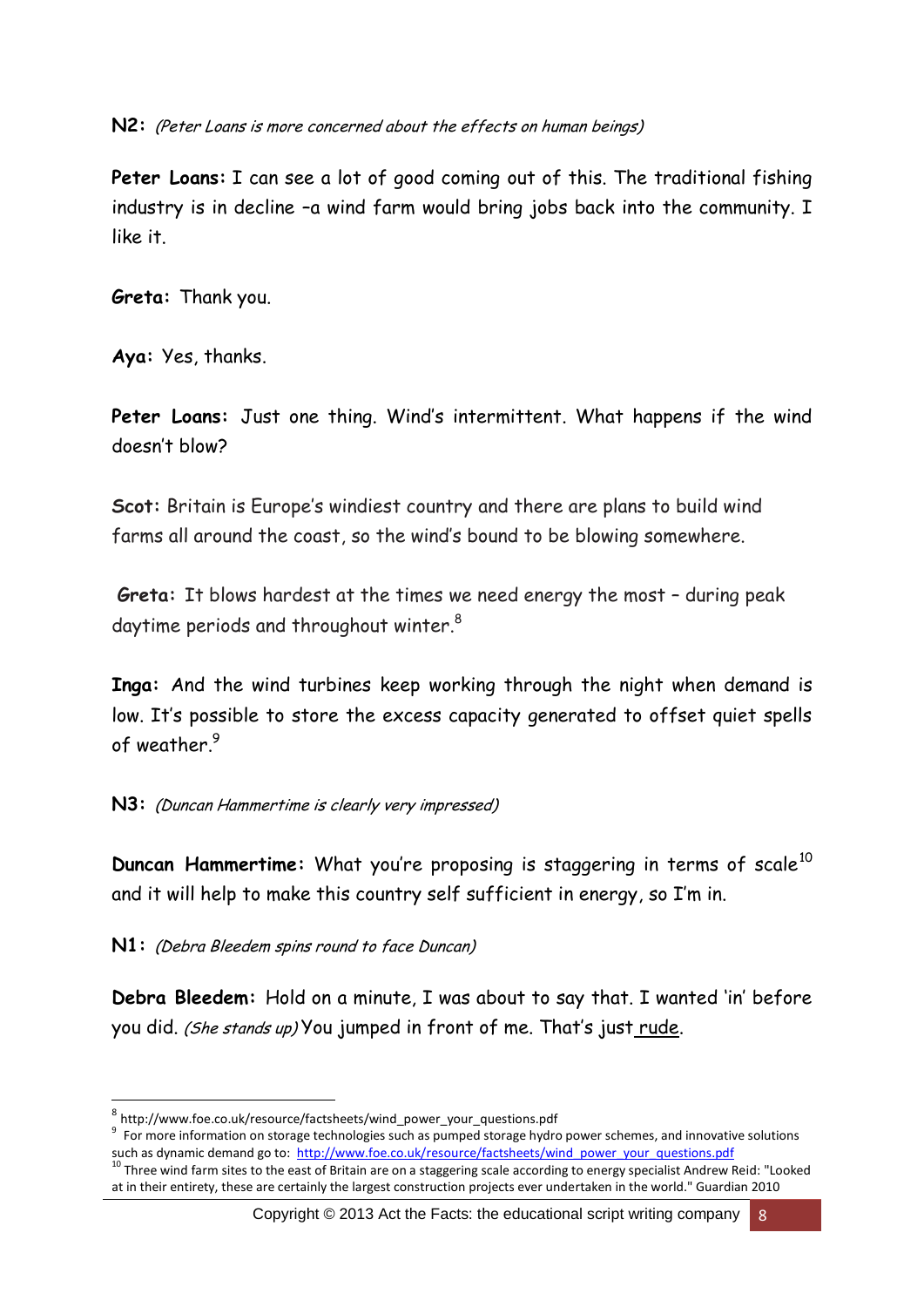**Duncan Hammertime:** Don't tell me I've jumped in. I've been a supporter of renewable energy my whole life…

**N3:** (Peter Loans stands up, followed by each of the Dragons in turn as they say their lines)

**Peter Loans:** It was me that pointed out the benefits for East Yorkshire's economy. I saw its potential the minute I heard the pitch…

Hilary Devil: So did I! I can see 25,000<sup>11</sup> jobs coming to this region thanks to the offshore wind development…

**Theo Fajitas:** The Humber area could receive investment in renewable energy of up to £14 billion by 2015. I'm definitely in.

**N1:** (TV Announcer cuts in)

**TV Announcer: And that's it from the Dragons' Den this week.**

**N2:** (Inga, Greta, Aya and Scot look at each other and quietly leave)

**TV Announcer: And now over to ITV for the employment gameshow**: **Take Me On! with your host: Paddy McInnes!!**

**N3:** (PPO plays gameshow style music as Paddy McInnes shoves the Dragons offstage)

 $11$ <sup>11</sup> National Skills Academy for Power: http://www.thinkpowersector.co.uk/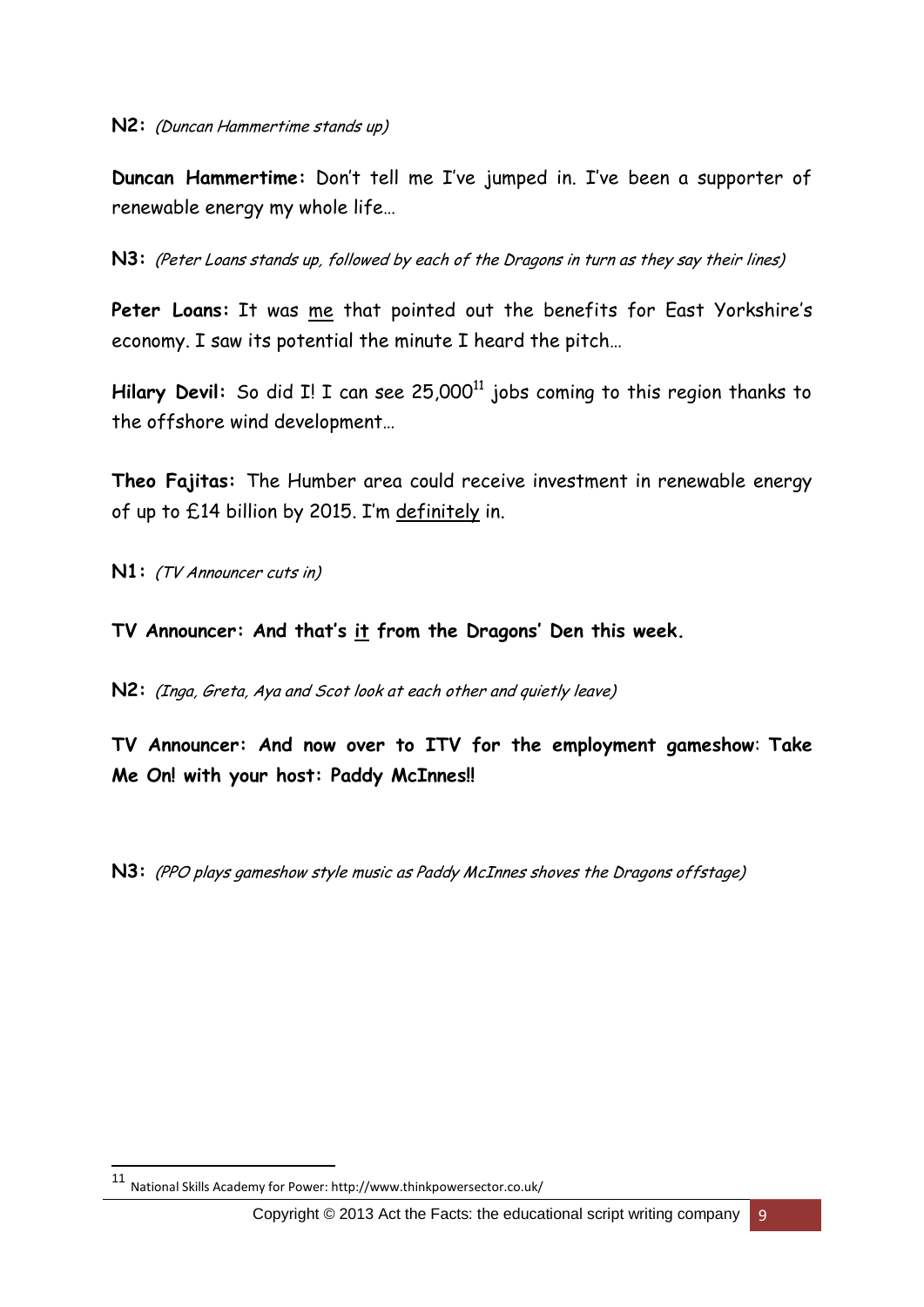## **N1: Scene 3: Take Me On!**

**N2:** (Paddy bounces to the front of the whiteboard)

**Paddy:** Welcome to **Take Me On!** I'm Paddy McInnes and have I got jobs for you?!!

**N3:** (The audience whoops, cheers and claps)

**Paddy:** These school leavers and university graduates are looking for jobs and one lucky employer gets to meet them all. Bring on the job seekers!

**N1:** (PPO plays gameshow style riff)

**N2:** (Enter in order: Ben, Jen, Gwen, Len, Yen, Den, Ken and Penny. They wear smart interview outfits. They split into two groups either side of Paddy)

**Paddy:** Give them a round of applause!

**N3:** (The audience claps. Paddy goes to the end of the line and talks to Ben)

**Paddy:** Ben, you're 15. You're planning to get good GCSE grades in Maths, English and Science. What then?

**Ben:** I've no idea. I'd like to do a HETA apprenticeship, but I'm not sure what to do it in.

**Paddy:** Right. And Jen, what about you?

**Jen:** I'm 19. I've been looking for a job since I left school.

**Paddy:** You seem a bit down about it.

**Jen:** I am, yeah. Unemployment's real bad round Withernsea.

**Den:** It's the same in Hull. Youth unemployment is twice the national average.

Paddy: Hey! Cheer up! The offshore wind industry's bringing thousands of jobs here in the next 20 years.

**Den:** I hope so. Because I don't want to move away just to get a job. I like it here.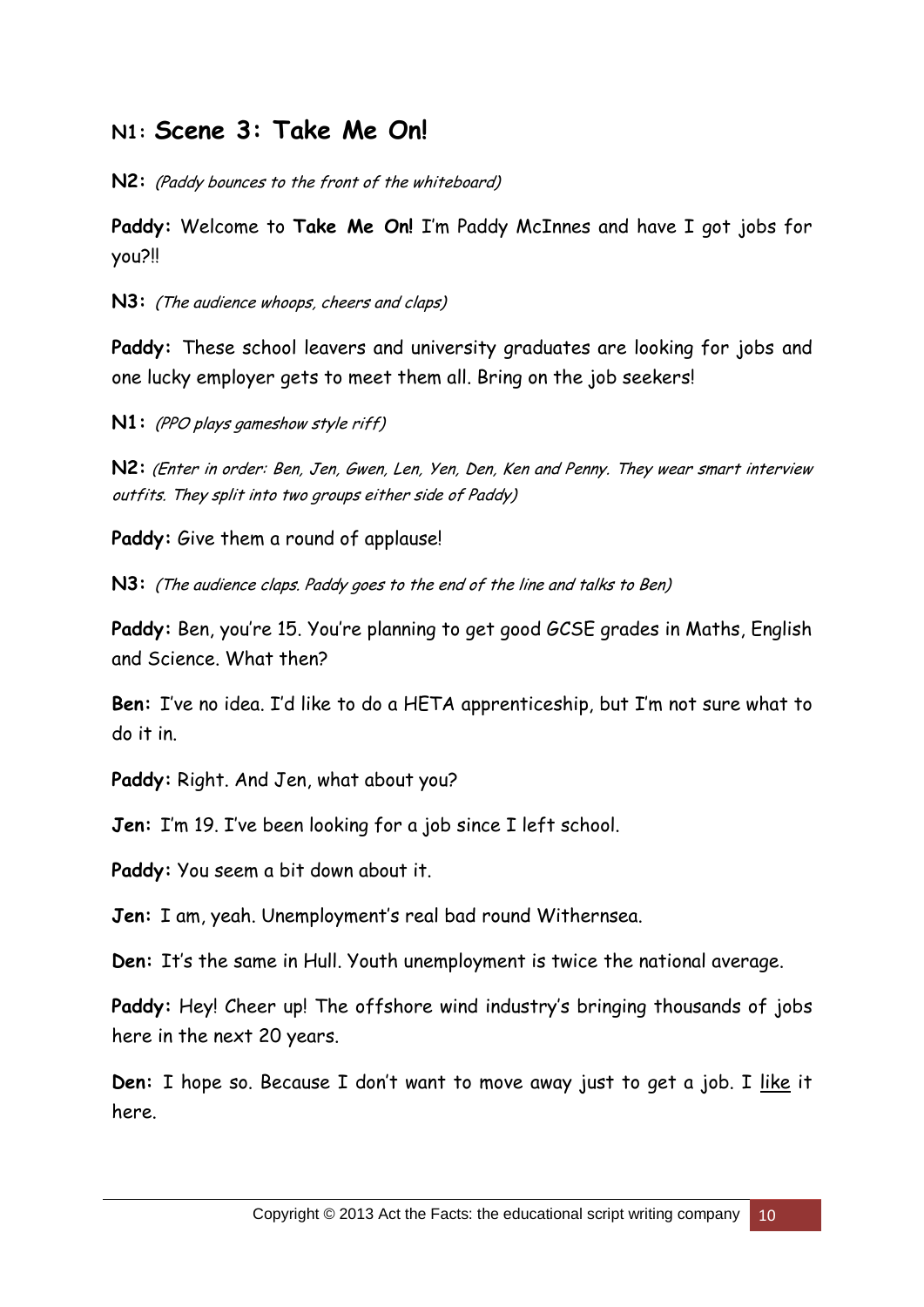**Paddy:** Well you're in luck because tonight, an employer from the wind industry is about to step into the Job Lift!

**N1:** (The audience goes: 'Woooh!' Paddy returns to the centre stage)

Paddy: Are you ready job seekers? (He winks to camera) Let the winkles see the pickers!

**N2:** (PPO plays riff. The **Job Lift** descends and the doors open. Enter Win Turbine and Ray Newable in smart clothes and Juan Gigawatt in orange boilersuit and hard hat. There is a buzz around the job seekers, but Paddy is puzzled)

**Paddy:** Three of you? What's going on?

**Ray:** There are so many jobs coming with the wind farm developments, all three of us are looking to recruit.

**Paddy:** Ding, dang dong! D'you hear that Den? Good news, my son!

**N3:** (Den does a thumbs up, Paddy addresses the job seekers)

**Paddy:** So, do you fancy a job in the offshore wind industry or not? You decide: no likey, no lighty!

**N1:** (PPO plays riff. Len, Yen and Ken turn their lights off. Paddy goes over to Len)

**Paddy:** Len, you turned your light off. Why?

**Len:** I don't want to work at sea. I want a job where I keep my feet dry.

**Ray**: Me too. But plenty of our jobs are on land.

1

**Win:** I'm in the research and planning department and I spend most of my working life in an office doing computer aided design - that's CAD for short.

Ray: Management, research and development, finances and HR<sup>12</sup> are all based onshore.

**Win:** It's the same with the manufacturing and operations sites. They're all located at ports like Hull or Grimsby.

 $^{12}$  HR is the Human Resources Department. It deals with recruitment, training, performance and pay.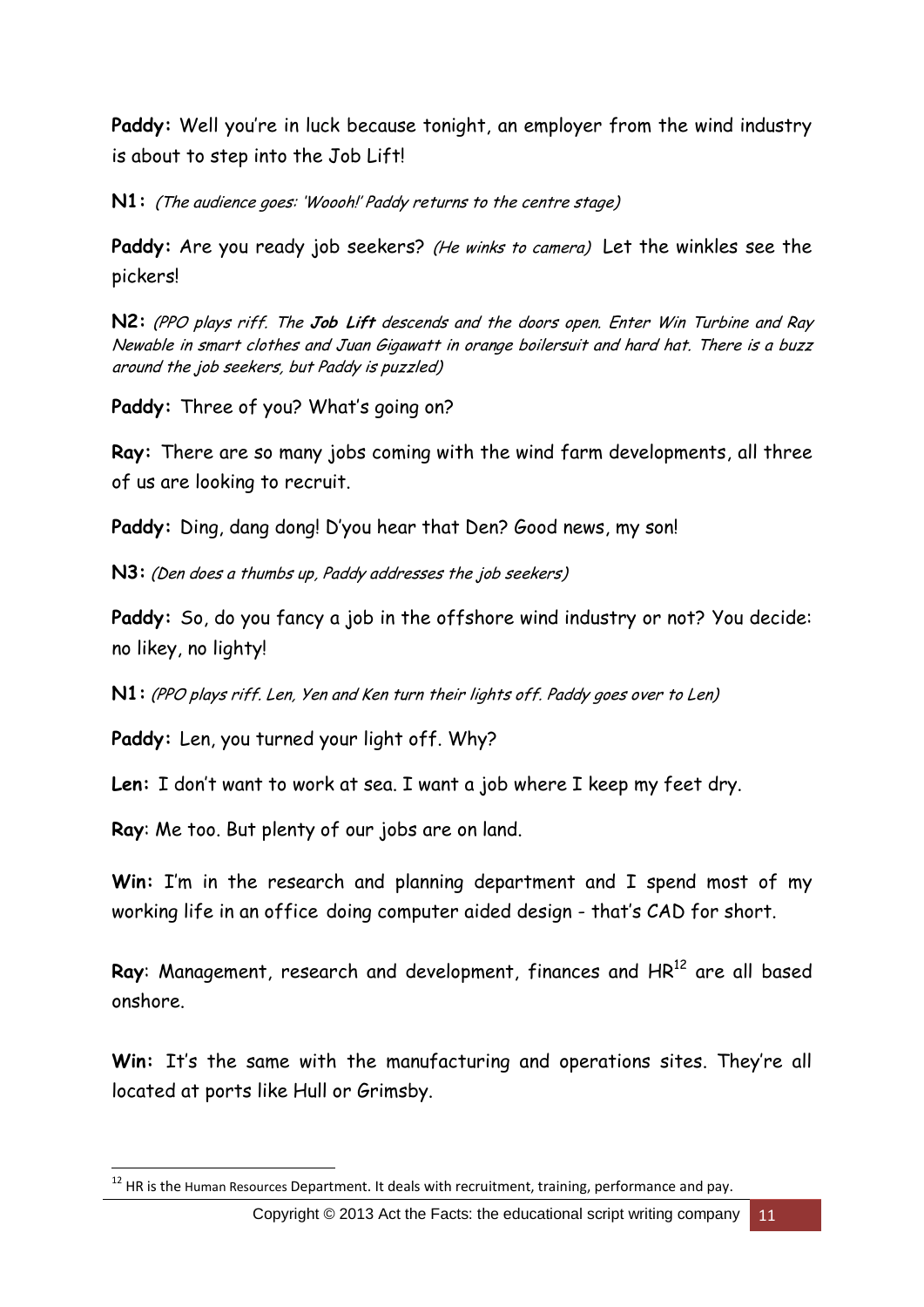**Juan:** So you could be an electrician or a welder, a plater or a pipe fitter, a crane operator or a transport driver at any of those sites and you'd never get your feet wet.<sup>13</sup>

**N2:** (Len is surprised)

**Len:** Oh. Right. Well, I'll keep an open mind then.

**Paddy:** Good lad. Turn your light back on, fella.

**Len:** But it's not allowed!

**Paddy:** It is in this game.

**N3:** (Paddy slams Len's light back on and moves down to Yen)

**Paddy:** Yen! What's goin' on?

**Yen:** I'm at university doing Geography. I can't think of any jobs I could do on a wind farm.

Juan: There are loads of job opportunities for someone with a Geography degree.

**Ray:** You could be a geophysical surveyor and map the sea bed, to make sure we get the turbines properly positioned.

**Win:** Or you could analyse data about marine species, or the wildlife around the onshore pipeline.

**Yen:** Actually, that sounds interesting. Can I switch my light back on?

Paddy: Go for it! Don't diss what you might miss!

**N1:** (Yen turns her light on. Paddy goes across to Ken)

**Paddy:** What's wrong, mate? Don't you like the look of offshore wind?

**Ken:** No I don't. I'm a deckhand on a Bridlington lobster boat and we're all worried about what offshore turbines will do to lobster stocks.

<sup>&</sup>lt;sup>13</sup> Details from Your Career in the Wind Industry by Crown Estates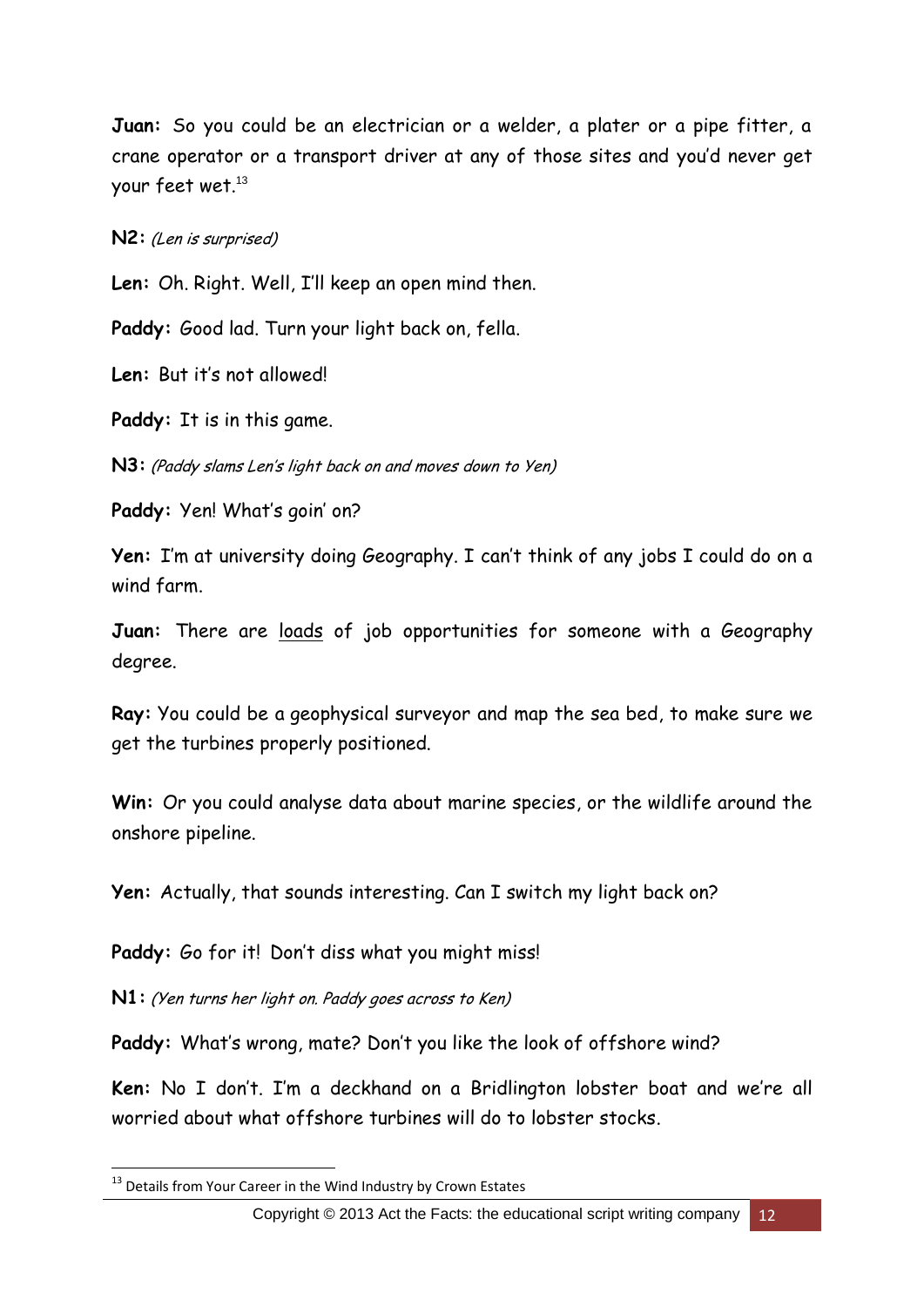**Yen:** The sea round our coast is a perfect habitat for crab and lobster.<sup>14</sup> The sea bed off the East Riding is the biggest fishery of its kind in the UK.

**Ken:** It is at the moment. What happens when you churn up the seabed?

**Win:** We're already working with representatives of the fishing community to try and prevent any harm to the fishing industry.

**Juan:** There are plans to establish a lobster hatchery in Bridlington in case breeding stocks are affected.<sup>15</sup>

Win: And Hull University is monitoring the impact. (She looks across at Yen) It's the sort of work you could get involved in.

**Ken:** I don't want the wind farms to destroy our traditional fishing industry.

**Ray:** Nobody wants that. We intend to work alongside the fishing community You guys have a knowledge of this coastline that we value.

**Juan:** Fishermen already transport our engineers out to the turbines to do maintenance and operational work.

**Win:** And they crew our 'floating hotel' ship where workers stay when they're at sea. (She glances across at the job seekers) The 'floating hotel' needs catering staff too, if anyone's interested.

**Ken:** I don't know how I feel about the wind farm yet. I'm reserving judgement.

Paddy: No problem, Kenneth, my son. (Paddy turns to camera) So everyone but Ken's switched on to wind power. Will they still be switched on when they hear what friends of the wind industry have to say? Let's find out:

**N2:** (Cut to:)

<sup>1</sup> <sup>14</sup> Yorkshire Post Dec 2012

 $15$  ditto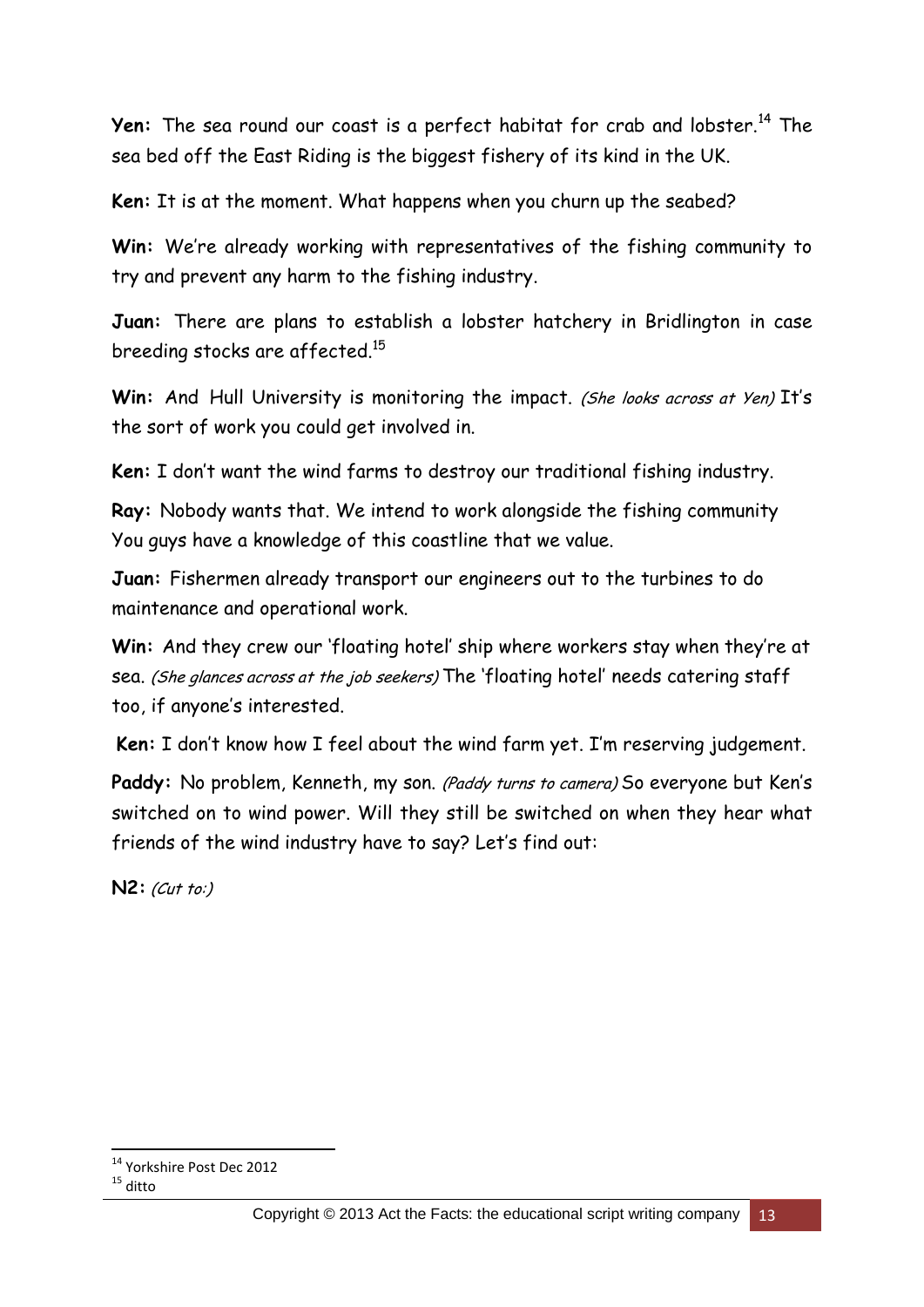# **N3: Friends of the Wind Industry**

**N1:** (Enter 2 representatives of Friends of the Earth and the Department for Energy and Climate Change or DECC for short)

**FoE 1:** Hi! **Friends of the Earth** is a big supporter of the offshore wind industry because wind is a free, inexhaustible energy source that doesn't produce waste products. 16

**DECC**: The **British government** also supports the development of offshore wind farms because they help reduce our  $CO$ 2 emissions. $^{17}$ 

FoE 2: Britain promised to do this by signing the Kyoto Protocol.<sup>18</sup>

**DECC**: The UK has made a legally binding commitment to produce [15% of the](http://ec.europa.eu/energy/renewables/index_en.htm)  country's [energy from renewable sources by 2020.](http://ec.europa.eu/energy/renewables/index_en.htm)<sup>19</sup> Offshore wind will help us hit that target.

**FoE 1:** Government advisers suggest that Britain could eventually generate up to 87% of its electricity from renewable sources.

**FoE 2:** And we at **Friends of the Earth** totally approve of that. We campaign for a sustainable energy policy for the UK.

**FoE 1:** Otherwise Britain will: 'rely on fossil fuels and nuclear power, which carry the threats of radioactive pollution, acid rain and global warming for both this and future generations.'<sup>20</sup>

**N2:** (FoEs and DECC exit. Cut back to Paddy in the studio:)

**Paddy:** So what's your opinion of the wind industry now?! If the job's not right, turn off your light!

**N3:** (None of the candidates touches their light. Win, Ray and Juan look very pleased)

<sup>&</sup>lt;sup>16</sup> Friends of the Eart[h http://www.foe.co.uk/campaigns/climate/issues/green\\_energy\\_index.html](http://www.foe.co.uk/campaigns/climate/issues/green_energy_index.html)

 $17$  Britain is also part of the EU, which also aims to reduce greenhouse gas emissions by 80 to 95% below 1990 levels by 2050.

 $18$  The Kyoto Protocol is a global commitment to reduce carbon emissions

<sup>19</sup> DECC https://www.gov.uk/government/policies/increasing-the-use-of-low-carbon-technologies

<sup>&</sup>lt;sup>20</sup> http://www.foe.co.uk/resource/factsheets/wind\_power\_your\_questions.pdf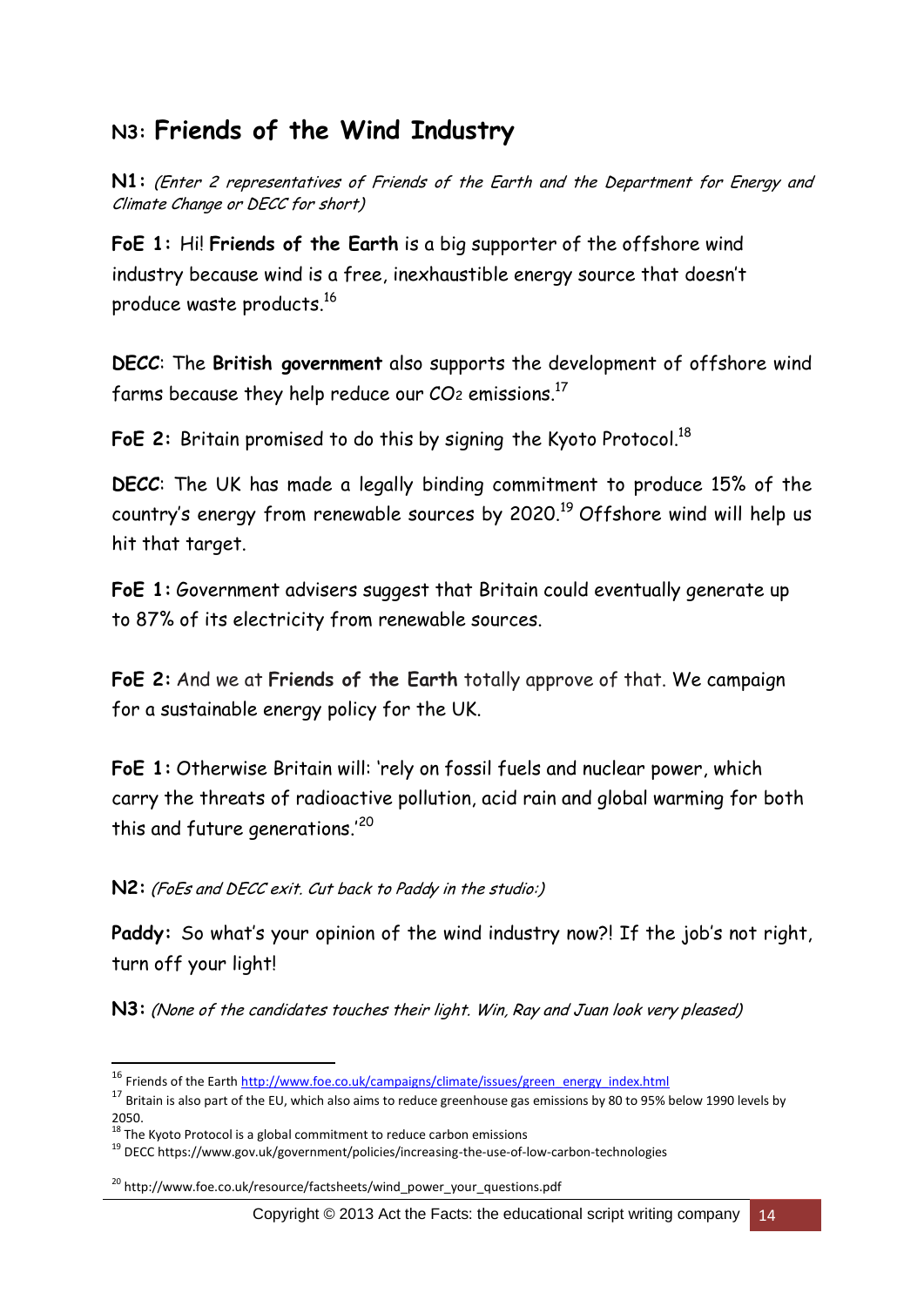**Paddy:** Penny, did you like what you heard about offshore wind?

**Penny:** I did. I'm a member of Greenpeace, so a job in the wind industry fits with my beliefs.

Paddy: Good on yer, Penny. (He crosses to Gwen) Gwen, you're studying to be an engineer at Hull University aren't you?

**Gwen:** Yes. I thought I'd have to emigrate to Denmark or Germany if I wanted a career in offshore wind, but now it looks like there are opportunities right here.

**N1:** (Paddy swings round and points to camera)

**Paddy:** So everybody's excited about the offshore wind industry, but who'll get lucky and find a job? Let's wait and see what happens after the break…

**N2:** (Enter Lloyd Sugar, Mick, Sharon and all the Dragons)

**Debra Bleedem:** I don't know what you're waiting for.

**Mick Hewer:** You've got a renewable industry that's crying out for workers.

**Hilary Devil:** You've got jobs to fill and apprenticeships to offer.

Peter Loans: You've got 250,000<sup>21</sup> unemployed people in the East Riding.

**N3:** (Theo points at the job seekers)

**Theo Fajitas:** These people are looking for jobs. You've got jobs.

**Sharon Brady:** You've got jobs for university graduates and A Level students.

**Debra Bleedem:** In fact, as long as they've got 3 Cs or above in the core subjects and they're prepared to work hard, there are jobs for everyone here.

**Mick Hewer:** I'd interview the lot of them.

**Juan:** Sounds good to me.

**Ray:** And me.

**Win:** Let's do it.

Paddy: Hang on a minute! I've got flights to the Isle of Fernandos here!

<sup>1</sup> <sup>21</sup> Hull Daily Mail statistics 23<sup>rd</sup> January 2013